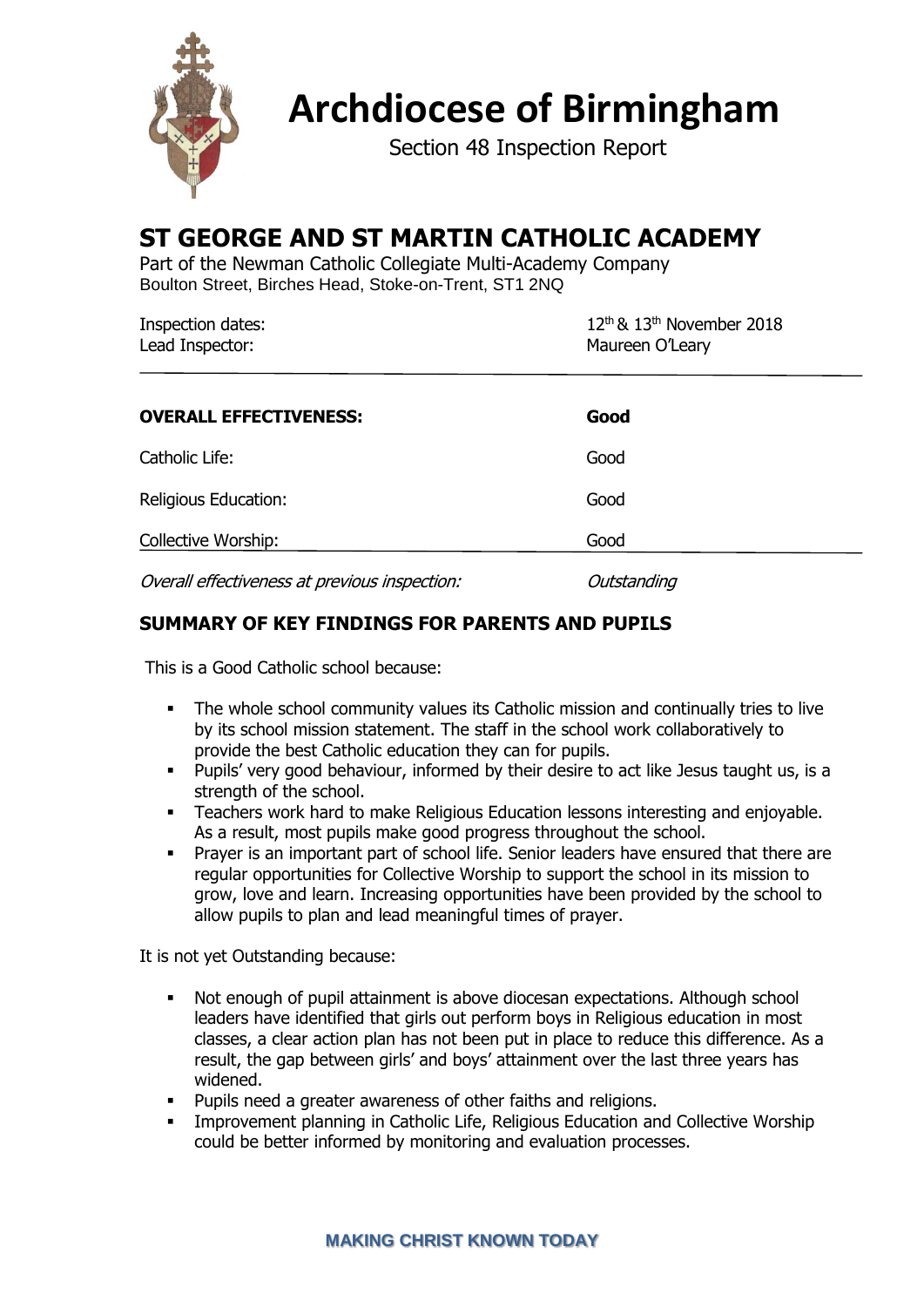### **St George & St Martin Catholic Academy, Stoke-on Trent Date of Inspection: 12.11.18**

▪ Governors' understanding of areas for development in Catholic Life, Religious Education and Collective Worship is too general and not focused on specific areas of improvement.

### **FULL REPORT**

#### **What does the school need to do to improve further?**

- Make better use of Religious Education assessment data to identify pupils that need additional support to achieve at or above diocesan/national expectations.
- Increase the amount and improve the quality of teaching about other faiths and religions. This teaching should include visits to places of worship.
- Use existing monitoring to identify key areas for development in Catholic Life, Religious Education and Collective Worship. Write an improvement plan for these key areas. Actions from this improvement plan should be carefully monitored by leaders and governors to ensure impact.

### **THE CATHOLIC LIFE OF THE SCHOOL**

| The quality of the Catholic Life of the school.                                                                   | Good   |
|-------------------------------------------------------------------------------------------------------------------|--------|
| The extent to which pupils contribute to and benefit from the Catholic<br>Life of the school.                     | Good   |
| The quality of provision for the Catholic Life of the school.                                                     | Good   |
| How well leaders and governors promote, monitor and evaluate the<br>provision of the Catholic Life of the school. | l Good |

### **The extent to which pupils contribute to and benefit from the Catholic Life of the school.**

### **The quality of provision for the Catholic Life of the school.**

- Pupils, from the very youngest, are able to share and explain how they live by their school mission - Growing, Learning, Loving; United in Play, Prayer and Peace. This statement reflects the educational and spiritual mission of the school. The pupils' relationships with each other and with the adults that work with them demonstrate their commitment to this mission. Pupils have limited knowledge of the MAC vision and no knowledge of the diocesan Catholic Schools' Pupil Profile.
- Staff are deeply committed to implementing the school mission across the whole of school life. There is a very strong sense of team work and collaboration among staff, parents and governors at the school, who are keen to support each other to continually improve Catholic Life.
- Until quite recently, staff and pupils have greatly benefitted from the support of the Sisters of Mercy. Their provision of staff retreats, training and support has had a significant impact on the school. As the sisters who provided this valuable support are now retired, the school is exploring new ways, potentially with the help of the parish priest, to develop staff spiritually and professionally.
- The school environment supports the Catholic Life of the school. Each classroom and work area have a dignified and sacred space, which reflects the Church's year and the prayer life of the school. Throughout the communal areas of the school, there are displays and statues that remind everyone of a call to prayer and a need to live out the Gospel values.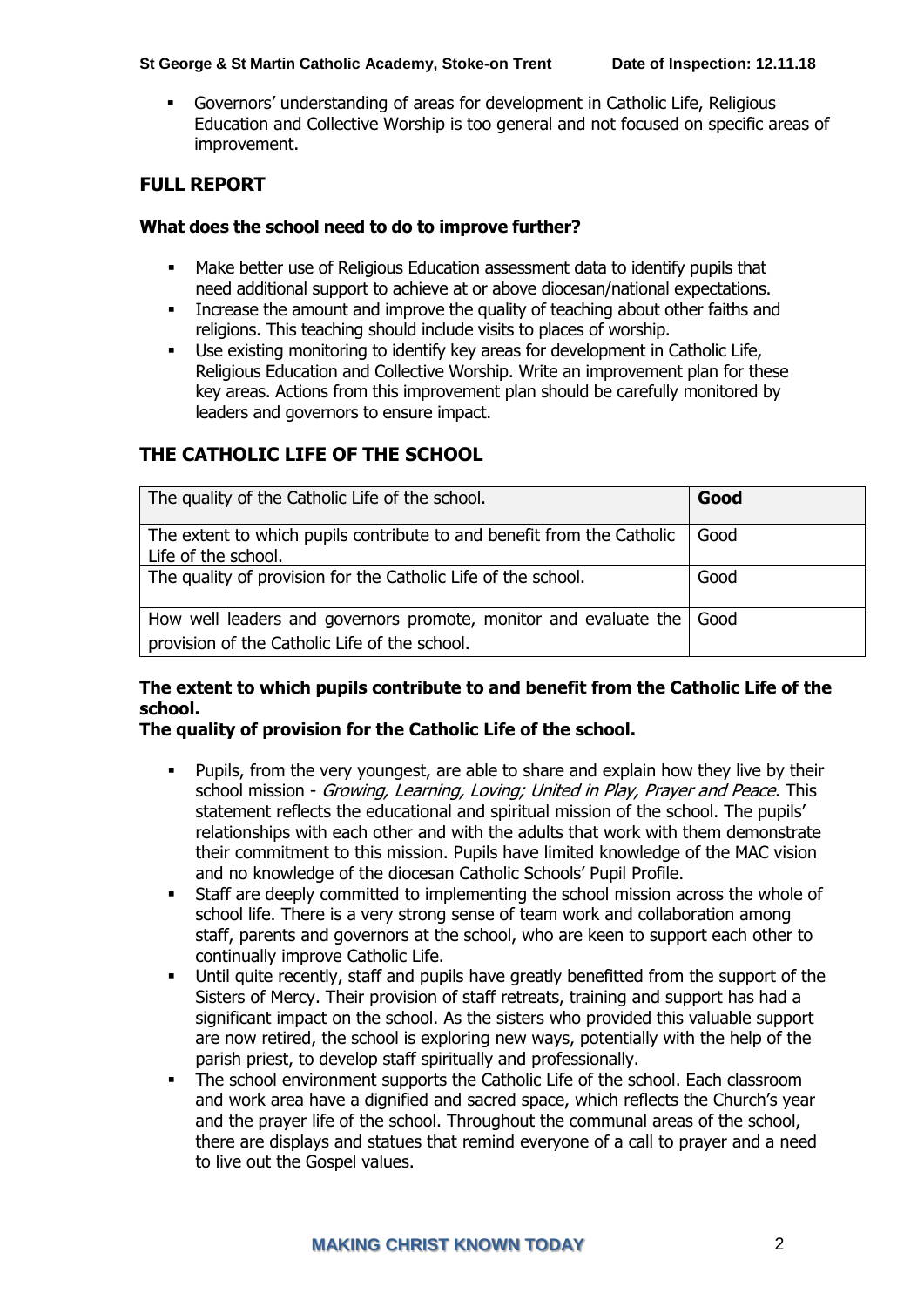### **St George & St Martin Catholic Academy, Stoke-on Trent Date of Inspection: 12.11.18**

- Through the work of the school council, pupils are able to take part in evaluating aspects of the Catholic Life of the school. Pupils who are elected to this role take their responsibilities very seriously. They are proud of their achievement to provide a buddy bench on each key stage playground. They feel it is important that every child should have someone to play with.
- Pupils' behaviour in class and in communal areas is very good. They recognise that they are all part of God's family and that they should look after each other and sort out any problems quickly so that they can all remain friends. Their personal prayers regularly ask God to help them to be better friends and students.
- Older pupils in Year 6 have a variety of roles that support the Catholic Life of the school. Younger pupils appreciate the many roles of Year 6, including the play buddies who lead games and activities at dinner times, the prefects who remind pupils about the school's high standards of uniform and behaviour, house captains, sports captains and the librarians who help them choose and change books in the school library. Older pupils also visit local nursing homes where they sing for the residents. The pupils understand that all these types of service help them follow in the footsteps of Jesus. Presently, this type of responsibility is limited to Year 6 pupils.
- Older pupils have taken part in chaplaincy events organised by St Margaret Ward Catholic Secondary School, which they feel has helped them recognise who their 'neighbour' is. The school is exploring how to develop the pupils' experience of retreats and visits further.
- Relationships and Sex Education (RSE) is taught in the light of Catholic teaching using the programme "Journey in Love." The RSE policy has recently been updated and a review of provision is underway.
- The school has a planned Sacramental programme, which includes a half termly family meeting.
- Since the last diocesan monitoring visit, the school has developed pupils' understanding of vocation. Class and phase assemblies, regularly reciting the school vocation prayer and taking part in vocations day, have helped most pupils to have a general understanding of vocation. This understanding is deeper in Year 6, where the pupils have also benefited from attending a diocesan led workshop.
- Pupils have some awareness of other faiths and religions, but this should be developed further.
- The pupils value the links they have with the parish community, especially through the parish based sacramental Masses. These Masses are well attended by pupils and staff. The pupils appreciate how the parish community prays for them as they prepare to receive the sacraments. School leaders are eager to develop further the links between the school and parish to support the sacramental programme in the school.
- The parish priest supports the school through the celebration of Mass and by providing opportunities for the sacrament of reconciliation during Advent and Lent. He feels that the school prepare the pupils extremely well to participate in Mass with reverence and understanding.
- The school supports the local community by providing the venue for a mother and toddler group.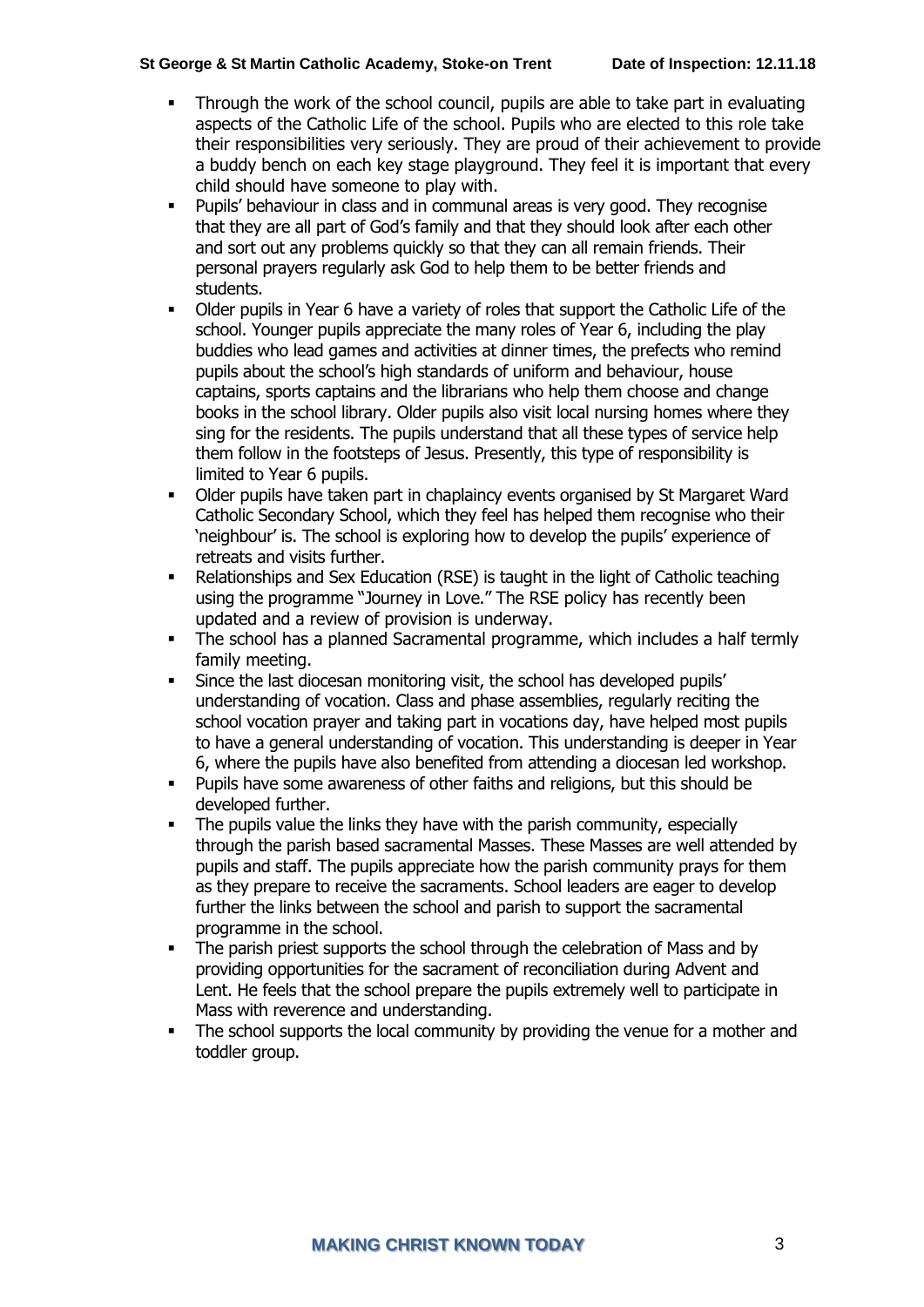### **How well leaders and governors promote, monitor and evaluate the provision of the Catholic Life of the school**.

- The principal and governors see the development of the Catholic Life of the school as one of their core responsibilities. The principal monitors Catholic Life each term and her general findings are shared with staff and governors.
- Through their attendance at relevant diocesan training, school leaders and governors have shown a commitment to developing the monitoring and evaluation of Catholic Life. They have established regular opportunities for monitoring Catholic Life and have completed the Catholic Education Service (CES) annual self-evaluation of the governing body. This has helped them to have a general understanding of areas of strength and areas that need to be developed. Ongoing monitoring and evaluation should now focus on key areas and should lead to more detailed improvement planning beyond the general understanding of Catholic Life.
- **•** The evolving role of the Catholic Life link governor should be used to increase the rigour of governor support and challenge to leaders. An increased analysis is needed of the impact of any improvement planning concerning Catholic Life.
- **•** Currently, the headteachers throughout the MAC meet on a regular basis to discuss a range of issues including Catholic Life. This collaboration should now be developed further to target specific areas of Catholic Life that need improving.

# **RELIGIOUS EDUCATION**

| The quality of Religious Education.                                                                    | Good |
|--------------------------------------------------------------------------------------------------------|------|
| How well pupils achieve and enjoy their learning in Religious Education.                               | Good |
| The quality of teaching, learning and assessment in Religious Education.   Good                        |      |
| How well leaders and governors promote, monitor and evaluate the<br>provision for Religious Education. | Good |

### **How well pupils achieve and enjoy their learning in Religious Education. The quality of teaching, learning and assessment in Religious Education.**

- Teachers thoughtfully plan lessons using the diocesan strategy, Learning and Growing as People of God, to interest and engage pupils. As a result, nearly all pupils enjoy Religious Education.
- **•** Teaching and learning is consistently good throughout the school and is particularly strong in Years 1, 4 and 6.
- All teachers make good use of questioning to check pupils' understanding. The best teachers challenge pupils' thinking and invite them to justify their ideas. All teachers regularly ask questions that encourage pupils to consider how their learning is linked to their everyday life. When talking about Religious Education, one Year 6 pupil explained, "It is God's Word. You need to take the message and use it in life."
- Teachers provide many tasks in Religious Education that match pupils' abilities. In key stage 2, pupils usually have the choice of bronze, silver and gold tasks, this choice allows pupils to make independent choices about how to challenge themselves. However, more thought needs to be given to providing activities and tasks that consistently direct more able pupils to work at a deeper level.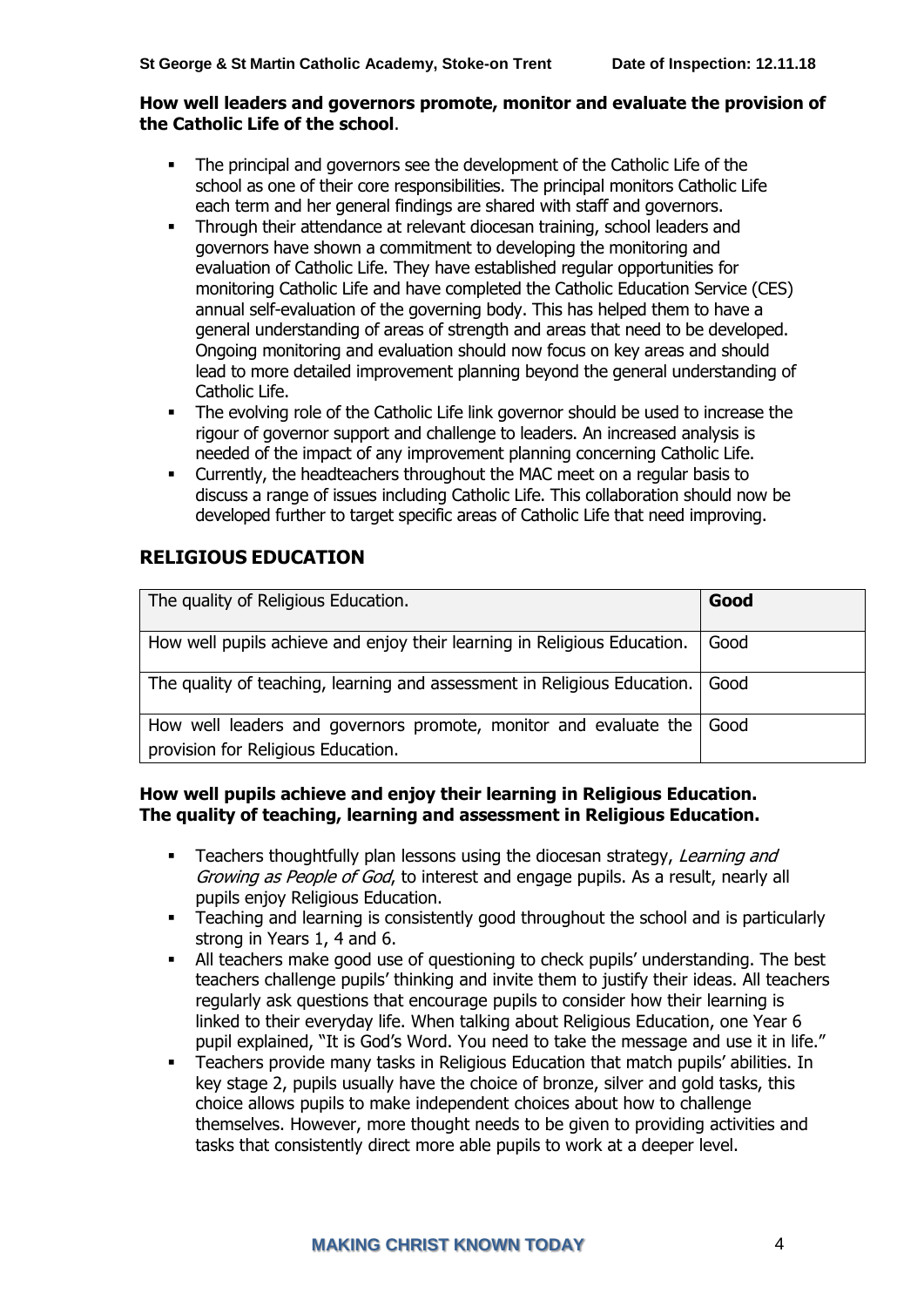#### **St George & St Martin Catholic Academy, Stoke-on Trent Date of Inspection: 12.11.18**

- The attainment for most pupils in Religious Education is good. Senior leaders have accurately identified that girls have generally outperformed boys over the last three years. Currently, there are no specific targeted actions in Religious Education to address this difference. Moving forward, the attainment of boys needs to be closely monitored and improved.
- Most pupils make good progress throughout the year and across the phases. However, disadvantaged pupils and more able pupils need further challenge. Class teachers need to develop a better understanding of how they can intervene to improve the progress of these groups of pupils further.
- **EXECTE FIGHTS** Leaders have identified that the presentation of pupils' work is an area of development across all subjects. Strategies, that have already been put in place, are beginning to have an impact and a growing number of pupils are proud of their Religious Education work.
- Work is regularly marked by class teachers and generally refers to the Religious Education content. However, in many extended pieces of writing, the main marking focus is literacy and not Religious Education. This means that opportunities to focus on pupils' deeper reflections are missed.
- Pupils sometimes have opportunities to respond to their teachers' written and verbal feedback, which helps to deepen their understanding and application of their learning.
- Teachers provide a range of activities and strategies including art, drama, individual and group work. Drama is best used where pupils record a personal reflection after any role play, these reflections are regularly used in Year 4.

### **How well leaders and governors promote, monitor and evaluate the provision for Religious Education.**

- Leaders and governors ensure that Religious Education meets the requirements of the Bishops Conference. The Religious Education subject leader's joint role as acting vice principal ensures that the subject has a high profile in the school.
- **•** Priority is given to ensure that the subject leader has the opportunity to attend diocesan and MAC meetings regarding Religious Education. She has been appointed as chair of the MAC Religious Education subject leader group. This group has recently benefitted from greater focus, direction and accountability to directors.
- **•** The Religious Education subject leader is deeply committed to improving provision and outcomes for pupils. She is well regarded by her colleagues, who value her leadership. The strong collaborative ethos of the staff means that they regularly receive informal ongoing support and guidance from the subject leader and each other.
- **•** There are established processes and procedures to formally monitor and evaluate Religious Education, which have identified areas to develop. These areas have then been addressed by leaders in training. As a result of this monitoring, the pupils' ability to pose "I Wonder" questions have been developed.
- Although assessment data is collected and analysed, this analysis needs to better inform improvement planning in Religious Education. Specific actions to address gaps in attainment and progress need to be planned and monitored closely.
- Governors have a general understanding of the strengths and areas for development in Religious Education, which is informed by the principal's and Religious Education subject leader's reports. These reports need to be more targeted and detailed so that governors can hold leaders to account more closely. Governors need to know how monitoring informs improvement planning and the impact of any improvement strategies for specific groups of pupils.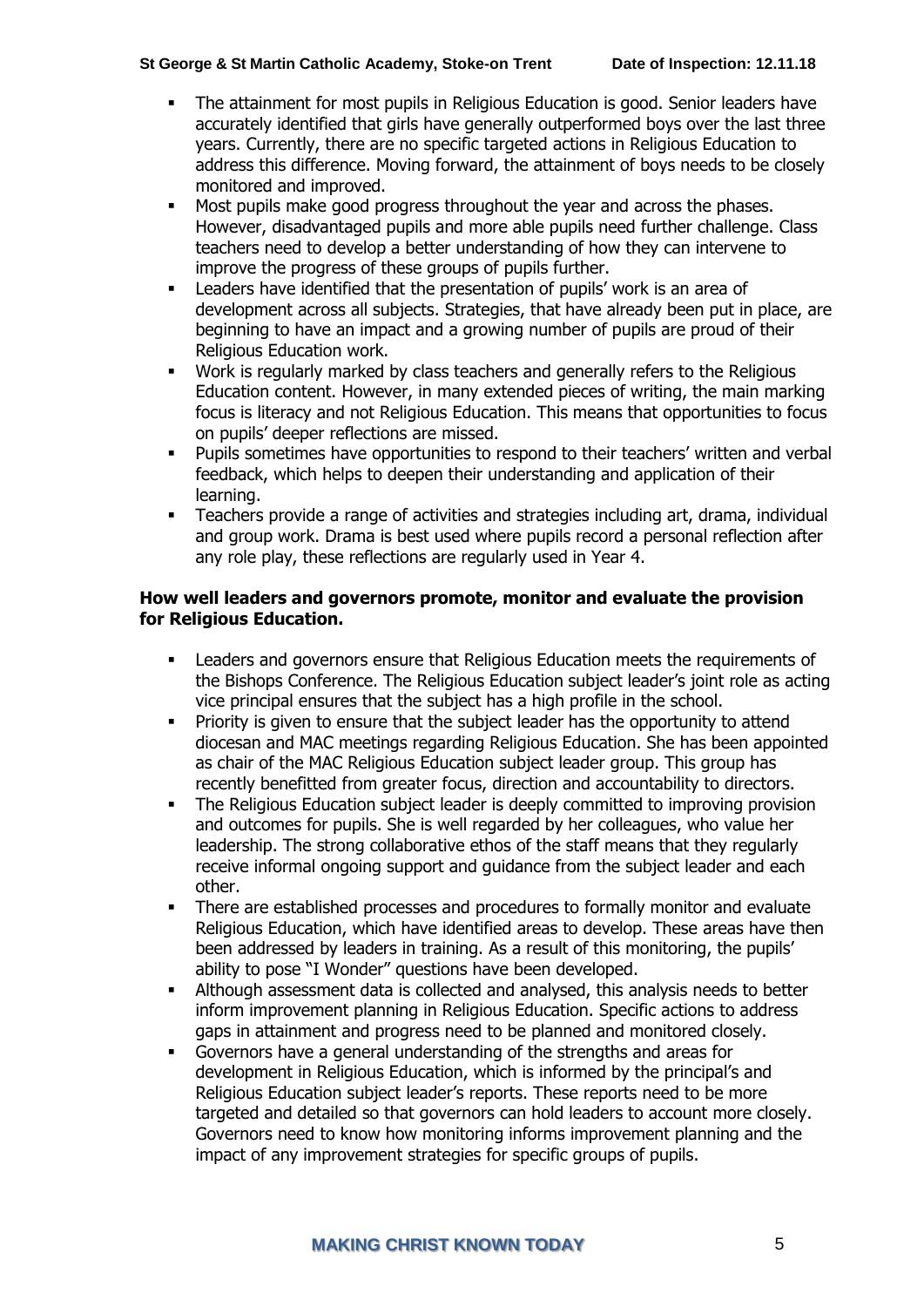### **COLLECTIVE WORSHIP**

| The quality of Collective Worship.                                                | Good |
|-----------------------------------------------------------------------------------|------|
| How well pupils respond to and participate in the school's Collective<br>Worship. | Good |
| The quality of Collective Worship provided by the school.                         | Good |
| How well leaders and governors promote, monitor and evaluate the                  | Good |
| provision for Collective Worship.                                                 |      |

### **How well pupils respond to and participate in the school's Collective Worship. The quality of Collective Worship provided by the school.**

- Prayer is central to the daily life of the school and is valued by the whole community. Pupils regard prayer as special. One pupil explained to the inspectors, "It helps you to talk to God and feel better".
- **•** The themes for Collective Worship are planned termly by senior leaders and reflect the Church's liturgical year, seasons and feasts. Care is taken to provide a range of prayer experiences for pupils. A variety of prayers, including the prayer of the month and the rosary, are planned as part of Collective Worship each term.
- The introduction of the prayer of the month has ensured a whole school knowledge and devotion to a number of significant traditional prayers of the Church. The inclusion of these prayers on the monthly school newsletter means that parents can share in this devotion.
- **•** During advent, there are eight whole school liturgies. The engagement of pupils during these liturgies is enhanced by the way pupils sit facing each other and by the fact that each class is given a specific role to undertake.
- **•** In the season of Lent, pupils develop spiritually as they watch the Stations of the Cross being acted out. Led by Year 6, this drama allows the younger pupils profound moments of personal reflection. Parishioners, who attend the last school Mass before Easter, also greatly appreciate the participation of pupils as they portray the journey of the Cross.
- Parishioners and families are welcome to attend a number of services throughout the year such as class assemblies, the Christmas concert, the nativity service and the harvest celebration.
- Pupil led class Collective Worship is well established and provides pupils with regular opportunities to plan and lead worship. This Collective Worship is thoughtfully and reverently delivered. Pupils feel that they gain a lot from being given the responsibility of planning and leading prayer.
- Staff have worked hard to support pupils in leading Collective Worship. They have provided them with a variety of resources and guided their choices of scripture and themes to include in Collective Worship.
- The adults in the school are skilled at leading Collective Worship during the weekly whole school and phase assemblies. These assemblies engage pupils in heartfelt prayer and reflection. All the adult led Collective Worship observed during the inspection gave pupils opportunities to think about how they would carry the message of the worship into their own lives.
- An after-school Bible club, for key stage 1 pupils, provides an opportunity for younger pupils to listen to and reflect on a piece of scripture. This activity is engaging and supportive of the pupils' spiritual development. Consideration should be given to extending this excellent provision to older pupils.
- The member of staff who leads the Bible club, and who also led the key stage 1 phase assembly, during the inspection, is highly skilled and effective. She has the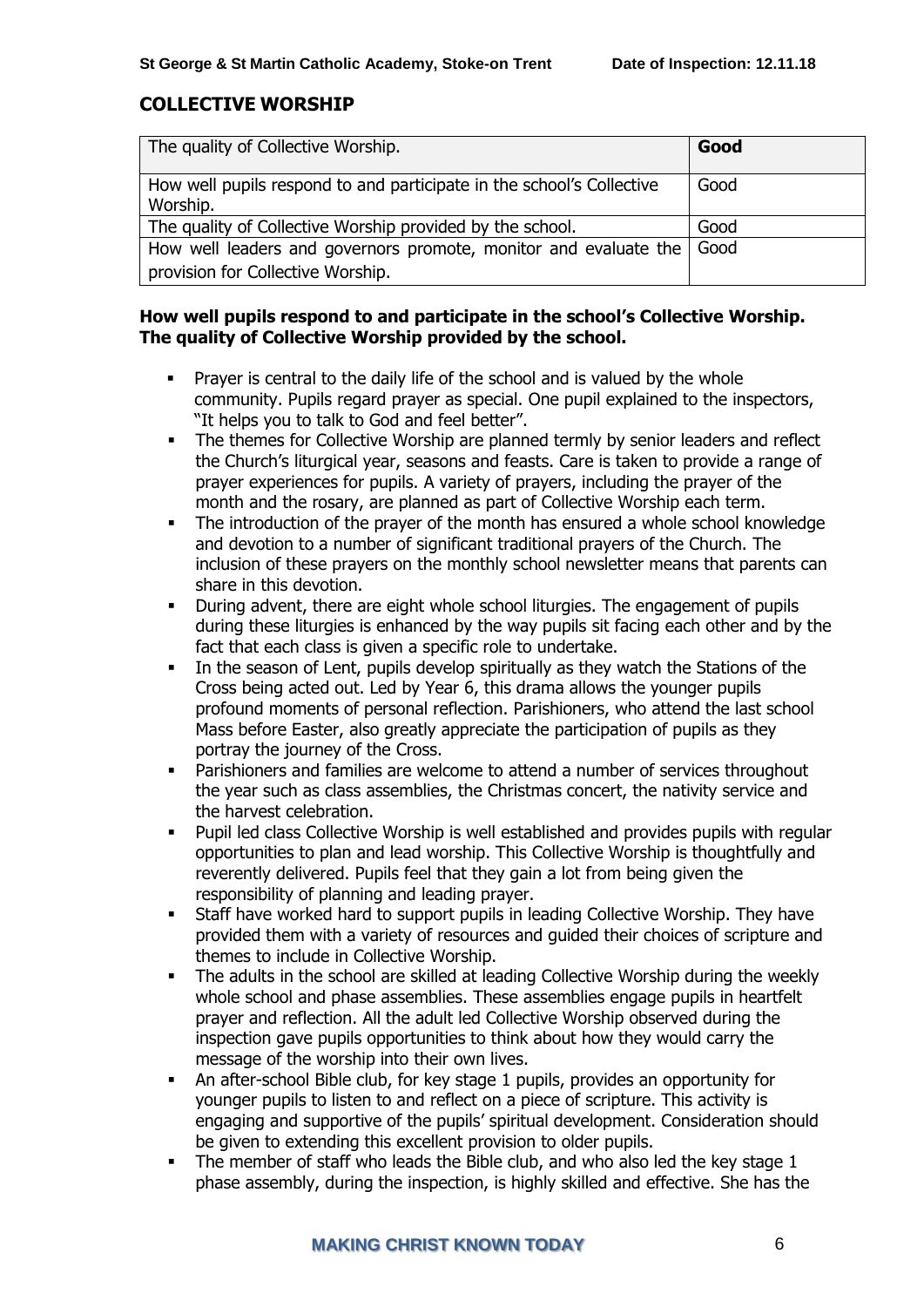ability to create opportunities for profound spiritual reflection and meaningful prayer, which is accessible to all children.

▪ Music is regularly used to enhance the experience of Collective Worship. Adults choose very appropriate music to play to pupils as they enter and leave Collective Worship and to help them to reflect during prayer time. Although all pupils are very reverent when singing during Collective Worship, not all pupils engage in singing in an enthusiastic manner.

### **How well leaders and governors promote, monitor and evaluate the provision for Collective Worship.**

- Senior leaders ensure that Collective Worship is a high priority in the school. They have a very secure understanding of the Church's liturgical year, seasons and feasts which they included appropriately into the planning of school Collective Worship. Currently, this planning takes place each term. Consideration should be given to having a long-term plan for Collective Worship in addition to this mid-term plan.
- Senior leaders regularly lead Collective Worship and are very good role models for other members of staff. Their personal faith is made clearly visible by their words, attitudes and behaviours during the delivery of worship. They model well how to maintain pupil interest and participation, as well as how to include moments of stillness and prayerful reflection.
- Formal monitoring of Collective Worship by senior leaders has accurately identified key areas for improvement. The evaluation of this monitoring has led to improvements in pupil led worship and the pupils' knowledge of traditional prayers.
- Although governors have an understanding of the areas that need developing in Collective Worship, this understanding could be deeper. This would then allow them to monitor improvements more thoroughly.
- Improvement planning in Collective Worship, over the last two years, has focused on increasing pupil led worship. In response to this focus, leaders have provided training for staff. This training, delivered by the Sisters of Mercy, has successfully helped staff to support pupils in planning Collective Worship.

| Unique reference number                                                                  | 140145                  |
|------------------------------------------------------------------------------------------|-------------------------|
| Local authority                                                                          | Stoke-on-Trent          |
| This inspection was carried out under canon 806 of Canon Law and under Section 48 of the |                         |
| 2005 Education Act.                                                                      |                         |
| Type of school                                                                           | Primary                 |
| School category                                                                          | Academy                 |
| Age range                                                                                | 3-11 years              |
| Gender of pupils                                                                         | Mixed                   |
| Number of pupils on roll                                                                 | 240                     |
| Appropriate authority                                                                    | The board of directors  |
| Chair of local academy committee                                                         | Lisa Harrison           |
| Headteacher                                                                              | Dawn Farmer             |
| Telephone number                                                                         | 01782 234384            |
| Website address                                                                          | www.sgsmacademy.co.uk   |
| Email address                                                                            | sgsmcp@sgsmnewman.co.uk |
| Date of previous inspection                                                              | May 2013                |

# **SCHOOL DETAILS**